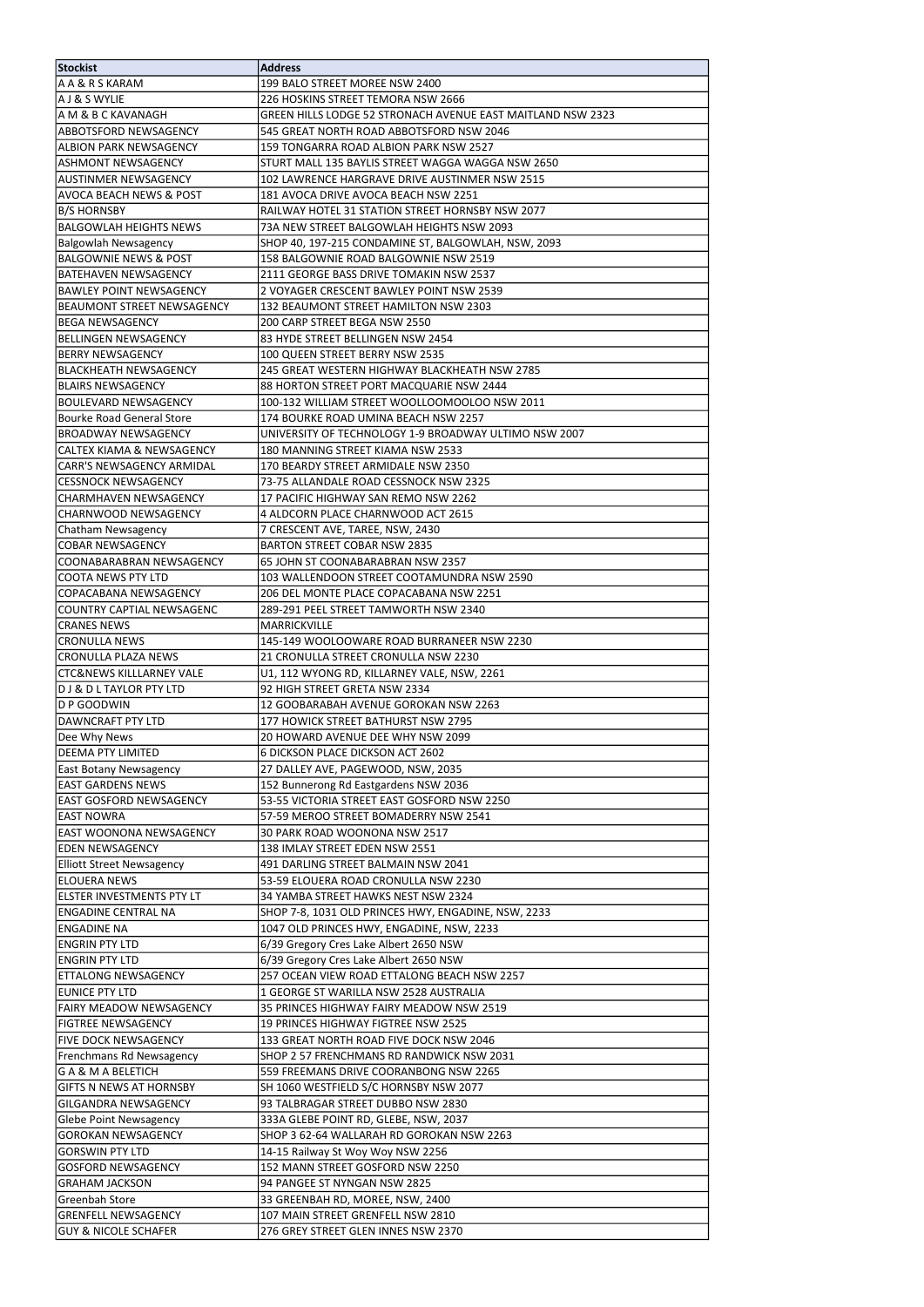| <b>HARRINGTON NEWS</b>                                 | SHOP 12 1-7 CALEDONIA ST HARRINGTON NSW 2427                                   |
|--------------------------------------------------------|--------------------------------------------------------------------------------|
| <b>HEATHCOTE DISTRIBUTION</b>                          | 1347 PRINCES HIGHWAY HEATHCOTE NSW 2233                                        |
| <b>HORNSBY NEWSAGENCY</b>                              | 33-41 FLORENCE STREET HORNSBY NSW 2077                                         |
| <b>HUNTERS NEWSAGENCY PTY LTD</b>                      | 68 FITZMAURICE STREET WAGGA WAGGA NSW 2650                                     |
| <b>INVERELL NEWSAGENCY</b>                             | 30 OTHO STREET INVERELL NSW 2360                                               |
| J & H NEWSAGENCY                                       | 701-705 ANZAC PARADE MAROUBRA NSW 2035                                         |
| J & J WEILAND                                          | U 6 8 CLARE-MACE CRES BERKELEY VALE NSW 2261                                   |
| <b>JS &amp; W JINVESTMENTS PTY</b>                     | 126 BRIDGE STREET WEST TAMWORTH NSW 2340                                       |
| IJACBAI PTY LTD                                        | 3 OCEAN STREET MOLLYMOOK NSW 2539                                              |
| IJAMISON CENTRE NEWS                                   | 4-6 JAMISON CENTRE MACQUARIE ACT 2614                                          |
| Jaye & Jade Pty Ltd                                    | U 2 17 BONVILLE ST URUNGA NSW 2455                                             |
| <b>JOHN &amp; KATHLEEN WATSON</b>                      | SHOP 1 145-147 BAY RD TOOWOON BAY NSW 2261                                     |
| <b>JUNEE NEWSAGENCY</b>                                | 96-110 LORNE STREET JUNEE NSW 2663                                             |
| KEIRA ST NEWSAGENCY                                    | 175 KEIRA STREET WOLLONGONG NSW 2500                                           |
| <b>KENDALL STREET NEWSAGENCY</b>                       | 65 KENDAL STREET COWRA NSW 2794                                                |
| Kiama Newsagency                                       | 68 TERRALONG ST, KIAMA, NSW, 2533                                              |
| KINGS CROSS NEWSAGENCY                                 | 107-109 DARLINGHURST ROAD POTTS POINT NSW 2011                                 |
| KIRRAWEE NEWSAGENCY                                    | 165-171 OAK ROAD KIRRAWEE NSW 2232                                             |
| Kurri Kurri Newsagency                                 | SHOP 1 132 LANG ST KURRI KURRI NSW 2327                                        |
| Lake Albert Newsagency                                 |                                                                                |
| Lane Cove Newsagency                                   | 6/39 Gregory Cres Lake Albert 2650 NSW<br>21 BURNS BAY ROAD LANE COVE NSW 2066 |
|                                                        |                                                                                |
| LAURIETON NEWSAGENCY                                   | 72 BOLD STREET LAURIETON NSW 2443                                              |
| <b>ILEETON NEWSAGENCY</b><br>LEICHHARDT MARKETPLC NEWS | 78 PINE AVENUE LEETON NSW 2705<br>122-138 FLOOD STREET LEICHHARDT NSW 2040     |
|                                                        |                                                                                |
| LILYFIELD NEWSAGENCY                                   | 368 CATHERINE STREET LILYFIELD NSW 2040                                        |
| <b>LOFTUS NEWS</b>                                     | 107 LOFTUS AVENUE LOFTUS NSW 2232                                              |
| MA&H SULLIVAN                                          | 92 BALO STREET MOREE NSW 2400                                                  |
| <b>MACKSVILLE NEWS</b>                                 | 11 WALLACE STREET MACKSVILLE NSW 2447                                          |
| <b>MAITLAND WEST END NEWS</b>                          | 493 HIGH STREET MAITLAND NSW 2320                                              |
| <b>MALABAR NEWSAGENCY</b>                              | 1205 ANZAC PARADE MATRAVILLE NSW 2036                                          |
| MANNING VALLEY NEWSAGENCY                              | 142 COMMERCE STREET TAREE NSW 2430                                             |
| MANNING VALLEY PTY LTD                                 | 14 ISABELLA STREET WINGHAM NSW 2429                                            |
| MANUKA NEWSAGENCY                                      | 38 FRANKLIN STREET GRIFFITH ACT 2603                                           |
| MARK & GWENDOLINE TAYLOR                               | 39 MAIZE STREET TENAMBIT NSW 2323                                              |
| MAROUBRA JUNCTION N/A                                  | 876 ANZAC PARADE MAROUBRA NSW 2035                                             |
| <b>MARRICKVILLE METRO NEWS</b>                         | 34-36 VICTORIA ROAD MARRICKVILLE NSW 2204                                      |
| <b>MARRICKVILLE WEST NEWS</b>                          | 246 WARDELL RD, MARRICKVILLE, NSW, 2204                                        |
| MATRAVILLE NEWSAGENCY                                  | 494 BUNNERONG RD, MATRAVILLE, NSW, 2036                                        |
| <b>MENAI NEWSAGENCY</b>                                | 152-194 ALLISON CRESCENT MENAI NSW 2234                                        |
| MERIMBULA NEWSAGENCY                                   | 33 MARKET STREET MERIMBULA NSW 2548                                            |
| <b>MIADAD PTY LTD</b>                                  | 2 Town Centre Circuit Salamander Bay NSW 2317                                  |
| <b>MILLERS NEWSAGENCY FORBES</b>                       | 70 RANKIN STREET FORBES NSW 2871                                               |
| <b>MJs Newsagents</b>                                  | 112 MAITLAND ST NARRABRI NSW 2390                                              |
| <b>MOSMAN NEWSAGENCY</b>                               | 876 MILITARY ROAD MOSMAN NSW 2088                                              |
| MUDGEE NEWSAGENCY 1                                    | 77 MARKET STREET MUDGEE NSW 2850                                               |
| N A TOOLE                                              | 589 PACIFIC HIGHWAY BELMONT NSW 2280                                           |
| NAMBUCCA HEADS NEWS                                    | 26 BOWRA ST NAMBUCCA HEADS NSW 2448                                            |
| NARRANDERA NEWSAGENCY                                  | 115 EAST STREET NARRANDERA NSW 2700                                            |
| NARRAWEENA NEWSAGENCY                                  | 103 ALFRED STREET NARRAWEENA NSW 2099                                          |
| Narromine Newsagents                                   | 69 DANDALOO ST NARROMINE NSW 2821                                              |
| <b>NELSON BAY NEWSAGENCY</b>                           | 87 MAGNUS STREET NELSON BAY NSW 2315                                           |
| <b>NEWSXPRESS COOMA</b>                                | 158 SHARP STREET COOMA NSW 2630                                                |
| NEWSXPRESS FORSTER                                     | 3-17 BREESE PARADE FORSTER NSW 2428                                            |
| <b>NEWSXPRESS ROYAL RANDWICK</b>                       | 73-109 BELMORE ROAD RANDWICK NSW 2031                                          |
| Nextra Bateau Bay                                      | SHOP 53 12 BAY VILLAGE RD BATEAU BAY NSW 2261                                  |
| <b>NEXTRA ERINA CORNER</b>                             | SHOP 90, 620 TERRIGAL DR, ERINA, NSW, 2250                                     |
| NEXTRA ERINA MARKET                                    | ERINA FAIR SHOPPING, SHOP 94, 620 TERRIGAL DR, ERINA, NSW, 2250                |
| lNEXTRA GLENDALE                                       | 293 LAKE ROAD GLENDALE NSW 2285                                                |
| NEXTRA NORTON PLAZA                                    | 55 NORTON STREET LEICHHARDT NSW 2040                                           |
| <b>NORTH CURL CURL NEWSAGENT</b>                       | 142-146 PITT ROAD NORTH CURL CURL NSW 2099                                     |
| <b>OAK FLATS NEWSAGENCY</b>                            | 74 CENTRAL AVENUE OAK FLATS NSW 2529                                           |
| One Stop Shop Kirrawee                                 | 70 ACACIA RD, KIRRAWEE, NSW, 2232, AUSTRALIA                                   |
| ORANGE CENTRAL NEWSAGENCY                              | 225-227 SUMMER STREET ORANGE NSW 2800                                          |
| <b>OXFORD STREET NEWS NSW</b>                          | 18-32 OXFORD STREET DARLINGHURST NSW 2010                                      |
| <b>PE&amp;SKCREGAN</b>                                 | 53 KEPPEL ST BATHURST NSW 2795 AUSTRALIA                                       |
| <b>PACIFIC SQUARE NEWS</b>                             | 737 Anzac Parade Maroubra 2035 NSW                                             |
| <b>PATRICK &amp; SHEREL COURTNEY</b>                   | SHOP 9 10 KENRICK ST THE JUNCTION NSW 2291 AUSTRALIA                           |
| PHILLIP & MARGARET DOWNEY                              | 1C Wolgan St Portland 2847 NSW                                                 |
| PJ & JM CHATFIELD                                      | 168-170 Auburn St Goulburn NSW 2580                                            |
| PLAZA NEWSAGENCY NSW PT M                              | 14 SHORT STREET PORT MACQUARIE NSW 2444                                        |
| <b>POLLY ROB PTY LTD</b>                               | 42 VULCAN STREET MORUYA NSW 2537                                               |
| <b>PRICELINE SUTHERLAND</b>                            | 796 OLD PRINCES HIGHWAY SUTHERLAND NSW 2232                                    |
| <b>RANDWICK PLAZA NEWS</b>                             | 3 BELMORE ROAD RANDWICK NSW 2031                                               |
| <b>REDHEAD NEWSAGENCY</b>                              | 107-117 COWLISHAW STREET REDHEAD NSW 2290                                      |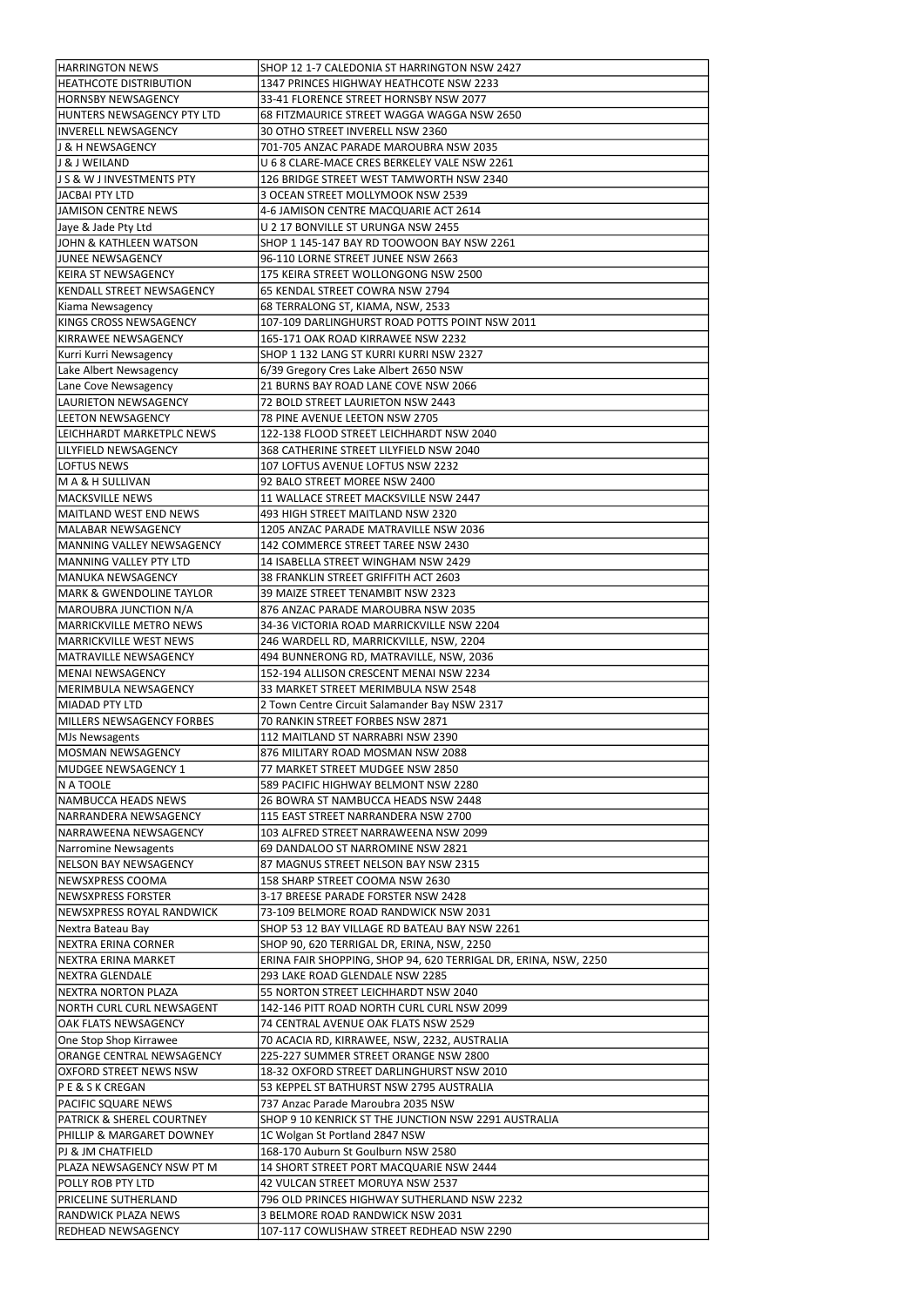| <b>RETAILING INVESTMENTS P/L</b>                     | 184 DOWLING ST DUNGOG NSW 2420 AUSTRALIA                                                     |  |
|------------------------------------------------------|----------------------------------------------------------------------------------------------|--|
| IRUTHERFORD NEWSAGENCY                               | 15 NORTH MALL RUTHERFORD NSW 2320                                                            |  |
| ls & D NEWSAGENCY PTY LTD                            | 3A DENNE STREET WEST TAMWORTH NSW 2340                                                       |  |
| <b>S R &amp; M P WATTS</b>                           | 30 NEILL STREET HARDEN NSW 2587                                                              |  |
| SANCTUARY POINT NEWSAGENC                            | 206 KERRY STREET SANCTUARY POINT NSW 2540                                                    |  |
|                                                      |                                                                                              |  |
| <b>SEATONS NEWSAGENCY</b>                            | 40B MORILLA STREET LIGHTNING RIDGE NSW 2834                                                  |  |
| SHOALHAVEN HEADS NEWS                                | 141 SHOALHAVEN HEADS ROAD SHOALHAVEN HEADS NSW 2535                                          |  |
| SIXWAYS N/A                                          | 64-66 HALL ST, BONDI BEACH, NSW, 2026, AUSTRALIA                                             |  |
| <b>SOTHEA CHIV SAUV &amp; KIMNAT</b>                 | SHOP 8 48-64 BLACKWALL RD WOY WOY NSW 2256 AUSTRALIA                                         |  |
| <b>SOUTH COOGEE NEWSAGENCY</b>                       | 6 MALABAR ROAD SOUTH COOGEE NSW 2034                                                         |  |
| ISOUTH DUBBO NEWSAGENCY                              | 193 TAMWORTH STREET DUBBO NSW 2830                                                           |  |
| SOUTH WEST ROCKS NEWSAGEN                            | 17 PARAGON AVENUE SOUTH WEST ROCKS NSW 2431                                                  |  |
| <b>SOUTHCITY NEWSAGENCY</b>                          | SOUTHCITY SHOPPING CENTRE 1-7 TANDA PLACE GLENFIELD PARK NSW 2650                            |  |
| ISOUTHLANDS NEWSAGENCY                               | SOUTHLANDS SHOPPING CENTRE 105 MAWSON DRIVE MAWSON ACT 2607                                  |  |
| ISOUTHSIDE NEWSAGENCY NSW                            | 27-29 MAITLAND STREET MUSWELLBROOK NSW 2333                                                  |  |
| <b>SPIT JUNCTION NEWS</b>                            | 2 UPPER SPIT ROAD MOSMAN NSW 2088                                                            |  |
| ISTEJEN HOLDINGS PTY LTD                             | 30 MORNA POINT ROAD ANNA BAY NSW 2316                                                        |  |
|                                                      |                                                                                              |  |
| ISTOCKTON NEWSAGENCY                                 | 29 MITCHELL STREET STOCKTON NSW 2295                                                         |  |
| ISTURGISS NEWSAGENCY                                 | 112 JUNCTION STREET NOWRA NSW 2541                                                           |  |
| ISUPANEWS TUGGERAH                                   | WESTFIELD SHOPPING CENTRE 50 WYONG ROAD TUGGERAH NSW 2259                                    |  |
| <b>SUSSEX INLET NEWS</b>                             | 172 JACOBS DRIVE SUSSEX INLET NSW 2540                                                       |  |
| <b>SWANSEA NEWSAGENCY</b>                            | 202-204 PACIFIC HIGHWAY SWANSEA NSW 2281                                                     |  |
| <b>SWANSEA NEWSAGENCY</b>                            | 202-204 PACIFIC HIGHWAY SWANSEA NSW 2281                                                     |  |
| TAHMOOR NEWS & GIFTS                                 | 119 REMEMBRANCE DRIVEWAY TAHMOOR NSW 2573                                                    |  |
| TALBRAGAR STREET NEWSAGEN                            | 193 TALBRAGAR STREET DUBBO NSW 2830                                                          |  |
| <b>TANGANT PTY LTD</b>                               | 75 SPRINGFIELD AVENUE KOTARA NSW 2289                                                        |  |
| <b>TANILBA BAY NEWS</b>                              | 17 PRESIDENT WILSON WALK TANILBA BAY NSW 2319                                                |  |
| <b>Terrigal News</b>                                 | 56 TERRIGAL ESPLANADE TERRIGAL NSW 2260                                                      |  |
| The Entrance News                                    |                                                                                              |  |
|                                                      | 185-197 THE ENTRANCE ROAD THE ENTRANCE NSW 2261                                              |  |
| THE GUNNEDAH NEWSAGENCY                              | 268 CONADILLY STREET GUNNEDAH NSW 2380                                                       |  |
| Thirlmere Newsagency                                 | 11 THE OAKS ROAD THIRLMERE NSW 2572 AUSTRALIA                                                |  |
| TJS Orange                                           | 11 BRIENS WAY ORANGE NSW 2800                                                                |  |
| <b>TOP END NEWSAGENT KATOOMB</b>                     | 88 BATHURST ROAD KATOOMBA NSW 2780                                                           |  |
| <b>TOWNHALL NEWSAGENCY</b>                           | 188 BOOROWA STREET YOUNG NSW 2594                                                            |  |
| <b>TULLS NEWSAGENCY</b>                              | 32-34 WHARF STREET FORSTER NSW 2428                                                          |  |
| TUMUT NEWSAGENCY PTY LTD                             | 78 WYNYARD STREET TUMUT NSW 2720                                                             |  |
| <b>TUNCURRY NEWSAGENCY</b>                           | 68 MANNING STREET TUNCURRY NSW 2428                                                          |  |
| <b>TUROSS HEAD NEWSAGENCY</b>                        | 58 EVANS ROAD TUROSS HEAD NSW 2537                                                           |  |
| <b>TURVEY TOPS NEWSAGENCY</b>                        | 68 FERNLEIGH ROAD MOUNT AUSTIN NSW 2650                                                      |  |
| <b>VAROLU PTY LTD</b>                                | 184 GEORGE STREET QUIRINDI NSW 2343                                                          |  |
| Wadalba Newsagency                                   | SHOP 4, 2 EDWARD STINSON AVE, WADALBA, NSW, 2259, AUSTRALIA                                  |  |
| <b>WALLERAWANG NEWSGENCY</b>                         | 60B MAIN STREET WALLERAWANG NSW 2845                                                         |  |
|                                                      |                                                                                              |  |
| <b>Walshs Village Pharmacy</b>                       | 3 Meagher Ave, South Maroubra NSW 2035                                                       |  |
| WAMBERAL NEWSAGENCY                                  | 774 THE ENTRANCE RD WAMBERAL NSW 2260 AUSTRALIA                                              |  |
| <b>WAREEMBA NEWSAGENCY</b>                           | 276 GREAT NORTH RD WAREEMBA NSW 2046 AUSTRALIA                                               |  |
| <b>WARNERS BAY NEWSAGENCY</b>                        | 32 JOHN STREET WARNERS BAY NSW 2282                                                          |  |
| <b>Wauchope Newsagency</b>                           | 28 HIGH STREET WAUCHOPE NSW 2446                                                             |  |
| <b>West Engadine Newsagency</b>                      | 121 ANZAC AVE, ENGADINE, NSW, 2233, AUSTRALIA                                                |  |
| <b>WEST WYALONG NEWSAGENCY</b>                       | 159 MAIN STREET WEST WYALONG NSW 2671                                                        |  |
| <b>WHITEBRIDGE</b>                                   | UNIT 2, 136 DUDLEY RD, WHITEBRIDGE, NSW, 2290, AUSTRALIA                                     |  |
| <b>WOOLOOWARE POST &amp; NEWS</b>                    | 3A WILLS ROAD WOOLOOWARE NSW 2230                                                            |  |
| Y CHEN                                               | SHOP 25 LAKESIDE SHOPPING CENTER THE ENTRANCE RD & DENING ST THE ENTRANCE NSW 2261 AUSTRALIA |  |
| <b>Yass Newsagency</b>                               | 110 COMUR STREET YASS NSW 2585 AUSTRALIA                                                     |  |
| A & J NEWSAGENCY                                     | 63 BOOMERANG PL, SEVEN HILLS, NSW, 2147, AUSTRALIA                                           |  |
|                                                      | LENNOX CENTRE 219-249 GREAT WESTERN HIGHWAY EMU PLAINS NSW 2750                              |  |
| A & M BOTROUS & N & N LOT<br><b>APPIN NEWSAGENCY</b> |                                                                                              |  |
|                                                      | 73 APPIN ROAD APPIN NSW 2560                                                                 |  |
| APPIN PETROLEUM                                      | APPIN ROAD APPIN NSW 2560                                                                    |  |
| Argyle News & Convenience                            | U C7 5 HEPHER RD CAMPBELLTOWN NSW 2560 AUSTRALIA                                             |  |
| <b>BATHURST ST - GREYSTANES</b>                      | 41-51 BATHURST STREET GREYSTANES NSW 2145                                                    |  |
| <b>BK NEWS WEST</b>                                  | SHOP 3059, 17 FLUSHCOMBE RD, BLACKTOWN, NSW, 2148, AUSTRALIA                                 |  |
| <b>BLACKTOWN RAILWAY STN N/A</b>                     | SHOP 10 RAILWAY CONCOURSE BLACKTOWN NSW 2148 AUSTRALIA                                       |  |
| <b>BRADBURY LPO &amp; NEWS</b>                       | U C7 5 HEPHER RD CAMPBELLTOWN NSW 2560 AUSTRALIA                                             |  |
| IBRAIDWOOD NEWSAGENCY                                | 118-120 WALLACE STREET BRAIDWOOD NSW 2622                                                    |  |
| C & S NEWS PTY LTD                                   | SHOP 3 21 HILL END RD DOONSIDE NSW 2767 AUSTRALIA                                            |  |
| <b>CAMBRIDGE PARK NEWSAGENCY</b>                     | 122 OXFORD STREET CAMBRIDGE PARK NSW 2747                                                    |  |
| <b>CAMDEN NEWSAGENCY</b>                             | 122-130 ARGYLE STREET CAMDEN NSW 2570                                                        |  |
| Castle Hill Newsagency                               | 289 OLD NORTHERN ROAD CASTLE HILL NSW 2154                                                   |  |
| <b>CASTLE MALL NEWSAGENCY</b>                        | 289 OLD NORTHERN ROAD CASTLE HILL NSW 2154                                                   |  |
|                                                      |                                                                                              |  |
| <b>CASULA MALL NEWSAGENCY</b>                        | 17-19 KURRAJONG ROAD CASULA NSW 2170                                                         |  |
| <b>CHERRYBROOK NEWSAGENCY</b>                        | 41-47 SHEPHERDS DRIVE CHERRYBROOK NSW 2126                                                   |  |
| <b>COBBITTY NEWS</b>                                 | 357 COBBITTY ROAD COBBITTY NSW 2570                                                          |  |
| <b>East Hills News</b>                               | SHOP 6 31 MACLAURIN AVE EAST HILLS NSW 2213 AUSTRALIA                                        |  |
| <b>EMMA CRESCENT NEWS</b>                            | 41-51 STATION STREET WENTWORTHVILLE NSW 2145                                                 |  |
| <b>GLENWOOD NEWSAGENCY</b>                           | SHOP 8, 60 GLENWOOD PARK DR, GLENWOOD, NSW, 2768, AUSTRALIA                                  |  |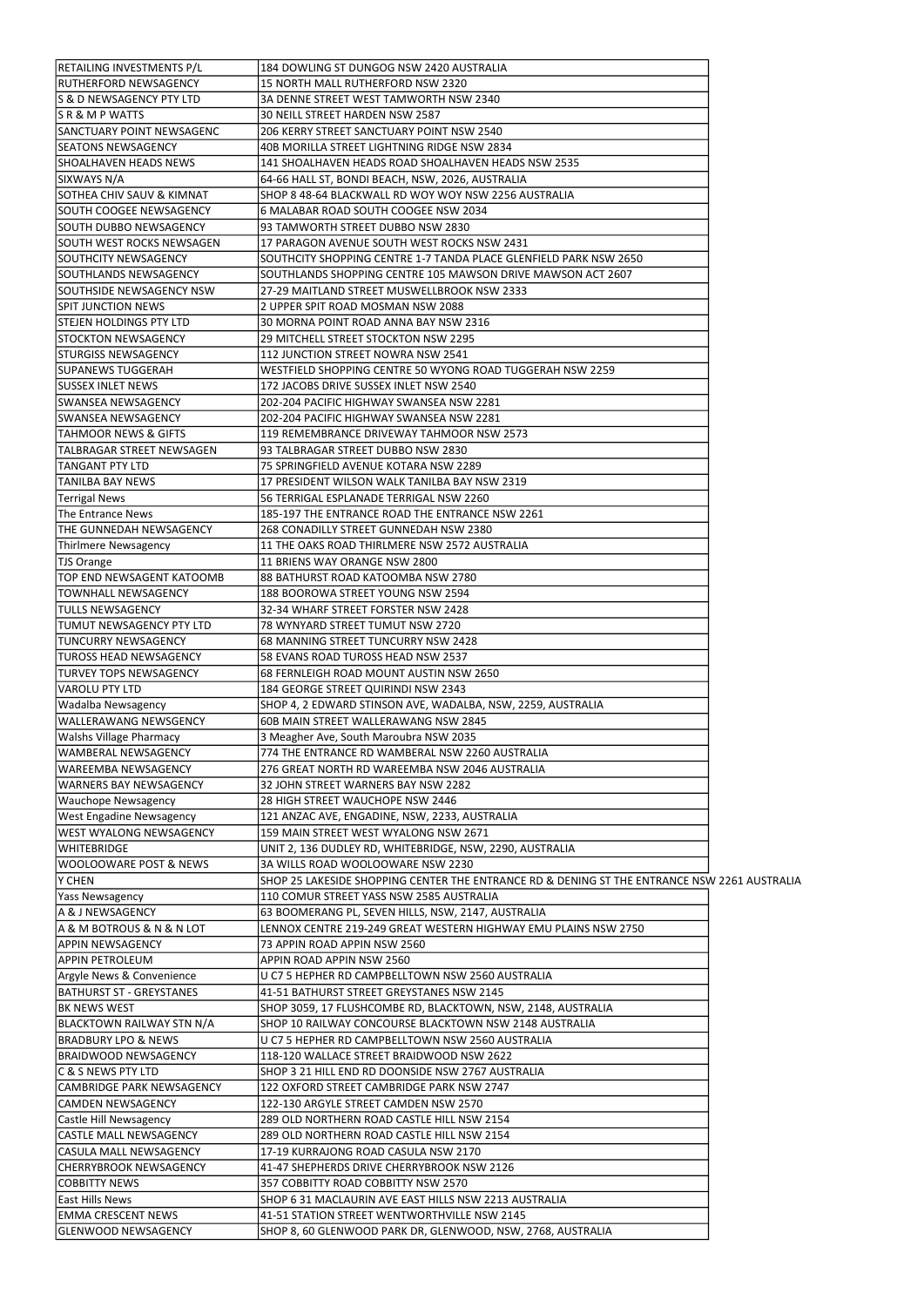| <b>GOROKAN NEWSAGENCY</b>       | SHOP 3 62-64 WALLARAH RD GOROKAN NSW 2263 AUSTRALIA                                                            |
|---------------------------------|----------------------------------------------------------------------------------------------------------------|
| GOVERNOR MACQUARIE NEWSAG       | 46 GOVERNOR MACQUARIE DRIVE CHIPPING NORTON NSW 2170                                                           |
| Harrington Plaza NA             | HARRINGTON PLAZA, SHOP 8, 23 FAIRWATER DR, HARRINGTON PARK, NSW, 2567                                          |
| JORDAN SPRINGS NEWS             | SHOP 4, 61-63 WATER GUM DR, JORDAN SPRINGS, NSW, 2747, AUSTRALIA                                               |
| Kellyville NA & Tobaccnst       | 2/27 WINDSOR RD, KELLYVILLE, NSW, 2155, AUSTRALIA                                                              |
| KELLYVILLE PLAZA NEWS           | 50 WRIGHTS RD, KELLYVILLE, NSW, 2155, AUSTRALIA                                                                |
| KINGS LANGLEY NEWSAGENCY        | 125 JAMES COOK DRIVE KINGS LANGLEY NSW 2147                                                                    |
| KINGSWOOD NEWSAGENCY            | 202 GREAT WESTERN HIGHWAY KINGSWOOD NSW 2747                                                                   |
| Knightsbridge Newsagency        | 3 GILBERT ROAD CASTLE HILL NSW 2154                                                                            |
| <b>KY NEWSAGENCY</b>            | 2/52 ROSENTHAL ST, DOONSIDE, NSW, 2767, AUSTRALIA                                                              |
| LCTRUONG & TTH NGUYEN           | 10-14 HUME HIGHWAY WARWICK FARM NSW 2170                                                                       |
| Lake Albert Newsagency          | 6/39 Gregory Cres Lake Albert 2650 NSW                                                                         |
| LAKELAND NEWSAGENCY             | 197 EPSOM ROAD CHIPPING NORTON NSW 2170                                                                        |
| Lalor Park Newsagency           | 7 COMMERCIAL ROAD LALOR PARK NSW 2147                                                                          |
| <b>LEUMEAH NEWSAGENCY</b>       | 4A O'SULLIVAN ROAD LEUMEAH NSW 2560                                                                            |
| Lucky News                      | SHOP 4 493-509 HUME HWY CASULA NSW 2170 AUSTRALIA                                                              |
| <b>LUDDENHAM NEWS &amp; LPO</b> | 2140 THE NORTHERN RD, LUDDENHAM, NSW, 2745, AUSTRALIA                                                          |
| Lurnea News                     | LURNEA                                                                                                         |
| <b>MAGS NEWS</b>                |                                                                                                                |
| <b>MARAYONG NEWSAGENCY</b>      | SHOP 8T, 1-11 TOWN TCE, GLENMORE PARK, NSW, 2745, AUSTRALIA<br>2/58 RAILWAY RD, MARAYONG, NSW, 2148, AUSTRALIA |
|                                 |                                                                                                                |
| Marketfair Newsagency           | SHOP 25, 4 TINDALL ST, CAMPBELLTOWN, NSW, 2560                                                                 |
| <b>MOUNT PRITCHARD NEWS</b>     | 44 MEADOWS ROAD MOUNT PRITCHARD NSW 2170                                                                       |
| Mt Annan Newsagency             | SHOP 13 11-13 MAIN ST, MOUNT ANNAN, NSW, 2567                                                                  |
| <b>MULGOA NEWS &amp; POST</b>   | SHOP 10, 1216 MULGOA RD, MULGOA, NSW, 2745                                                                     |
| N & S LIM PTY LTD               | 665-699 MERRYLANDS ROAD GREYSTANES NSW 2145                                                                    |
| Narellan Kiosk                  | 326 Camden Valley Way Narellan NSW 2567                                                                        |
| NARELLAN NEWSAGENCY             | 326 Camden Valley Way Narellan NSW 2567                                                                        |
| NEPEAN SQUARE NEWSAGENCY        | 144-148 HIGH STREET PENRITH NSW 2750                                                                           |
| NEWSXPRESS CAMPBELLTOWN         | U C7 5 HEPHER RD CAMPBELLTOWN NSW 2560                                                                         |
| Nextra Bateau Bay               | SHOP 53 12 BAY VILLAGE RD BATEAU BAY NSW 2261                                                                  |
| <b>NEXTRA CASTLE TOWERS</b>     | 4-16 TERMINUS STREET CASTLE HILL NSW 2154                                                                      |
| <b>NEXTRA LIVERPOOL</b>         | WESTFIELD LIVERPOOL, 1080 MACQUARIE ST, LIVERPOOL, NSW, 2170                                                   |
| <b>NEXTRA MOOREBANK</b>         | SHOP 22-23 MOOREBANK SHOPPING VILLAGE STOCKTON AVE MOOREBANK NSW 2170                                          |
| <b>NEXTRA PENRITH</b>           | SHOP 122, 569 HIGH ST, PENRITH, NSW, 2750                                                                      |
| <b>NEXTRA PENRITH WESTEND</b>   | SHOP 29, 569 HIGH ST, PENRITH, NSW, 2750                                                                       |
| <b>NEXTRA ROUSE HILL</b>        | 82 MAIN ST, ROUSE HILL, NSW, 2155                                                                              |
| NORWEST NEWSAGENCY              | 4 AMPHITHEATRE CIRCUIT BAULKHAM HILLS NSW 2153                                                                 |
| ORAN PARK NEXTRA N/AGENCY       | 169 CATHERINE FIELD RD CATHERINE FIELD NSW 2557                                                                |
| PANANIA PAPERSHOP               | 74 ANDERSON AVENUE PANANIA NSW 2213                                                                            |
| PENDLE HILL NEWSAGENCY          | 140 PENDLE WAY, PENDLE HILL, NSW, 2145, AUSTRALIA                                                              |
| <b>PICTON NEWSAGENCY</b>        | 121 ARGYLE STREET PICTON NSW 2571                                                                              |
| <b>Prestons News</b>            | WROXHAM STREET PRESTONS NSW 2170                                                                               |
| <b>QBN PAPER SHOP</b>           | SHOP 36 RIVERSIDE PLAZA 131 MONARO STREET QUEANBEYAN NSW 2060                                                  |
| <b>Quakers Hill News</b>        | 4A DOUGLAS ROAD QUAKERS HILL NSW 2763                                                                          |
| Queanbeyan City N/A             | 166-168 CRAWFORD STREET QUEANBEYAN NSW 2620                                                                    |
| <b>ROSEMEADOW NEWS</b>          | SHOP 21 FITZGIBBON LN & COPPERFIELD DR ROSEMEADOW NSW 2560                                                     |
| Round Corner Newsagent          | SHOP 6 16 KENTHURST RD DURAL NSW 2158                                                                          |
| ROUSE HILL VILLAGE NEWS         | SHOP 4, 18-24 ADELPHI ST, ROUSE HILL, NSW, 2155,                                                               |
| <b>RUSE NEWS</b>                | SHOP 2, 2 ACACIA AVE, RUSE, NSW, 2560                                                                          |
| <b>SEALYHAM CASTLE PTY LTD</b>  | S5 QUAKERS COURT 168 FALMOUTH RD QUAKERS HILL NSW 2763                                                         |
| <b>SEVEN HILLS BSTALL</b>       | THE CENTRE TERMINUS RD SEVEN HILLS NSW 2147                                                                    |
| SOLANDER CENTRE NEWSAGENC       | 4 SOLANDER ROAD KINGS LANGLEY NSW 2147                                                                         |
| <b>SOUTH WINDSOR NEWS</b>       | 499 GEORGE ST, SOUTH WINDSOR, NSW, 2756                                                                        |
| <b>SOUTHCITY NEWSAGENCY</b>     | SOUTHCITY SHOPPING CENTRE 1-7 TANDA PLACE GLENFIELD PARK NSW 2650                                              |
| <b>SOUTHLANDS NEWS</b>          | 2-8 TINDALE STREET PENRITH NSW 2750                                                                            |
| SPRINGWOOD NEWSAGENCY           | 190 MACQUARIE ROAD SPRINGWOOD NSW 2777                                                                         |
| <b>ST CLAIR NEWSAGENCY</b>      | 2215-2227 CASTLEREAGH RD PENRITH NSW 2750                                                                      |
| <b>ST MARTINS VILLAGE NEWS</b>  | SHOP 1, 7 ST MARTINS CRES, BLACKTOWN, NSW, 2148                                                                |
| STANHOPE NEWSAGENCY             | SHOP 77, 2 SENTRY DR, STANHOPE GARDENS, NSW, 2768                                                              |
| <b>T &amp; D NEWSAGENCY</b>     | 165-191 MACQUARIE STREET LIVERPOOL NSW 2170                                                                    |
| The Entrance News               | 185-197 THE ENTRANCE ROAD THE ENTRANCE NSW 2261                                                                |
| THE HILLS CENTRE NEWSAGEN       | 196 PROSPECT HIGHWAY SEVEN HILLS NSW 2147                                                                      |
| THE MALL NEWSAGENCY             | 271 QUEEN STREET CAMPBELLTOWN NSW 2560                                                                         |
| THE OAKS NEWS & GIFTS           | 47 JOHN STREET THE OAKS NSW 2570                                                                               |
| THE PAPER SHOPPE NSW            | 6 OLIVE STREET BAULKHAM HILLS NSW 2153                                                                         |
| <b>Tobacco Stn Arndell Park</b> | SHOP 12 69 HOLBECHE RD, ARNDELL PARK, NSW, 2148                                                                |
| TOONGABBIE NEWSAGENCY NSW       | 46 AURELIA ST TOONGABBIE NSW 2146                                                                              |
| <b>TSG Campbelltown</b>         | U C7 5 HEPHER RD CAMPBELLTOWN NSW 2560                                                                         |
| <b>TURVEY TOPS NEWSAGENCY</b>   | 68 FERNLEIGH ROAD MOUNT AUSTIN NSW 2650                                                                        |
| Victoria Park News              | 8 VICTORIA AVENUE CASTLE HILL NSW 2154                                                                         |
| <b>WALTERS ROAD NEWS</b>        | 74E WALTERS RD, BLACKTOWN, NSW, 2148                                                                           |
| <b>Wattle Grove Newsagency</b>  | 600 AUSTRALIS AVENUE WATTLE GROVE NSW 2173                                                                     |
| <b>Welcome Newsagency</b>       | 259-261 BIGGE ST, LIVERPOOL, NSW, 2170                                                                         |
| WENTWORTHVILLE NEWSAGENCY       | 41-51 STATION STREET WENTWORTHVILLE NSW 2145                                                                   |